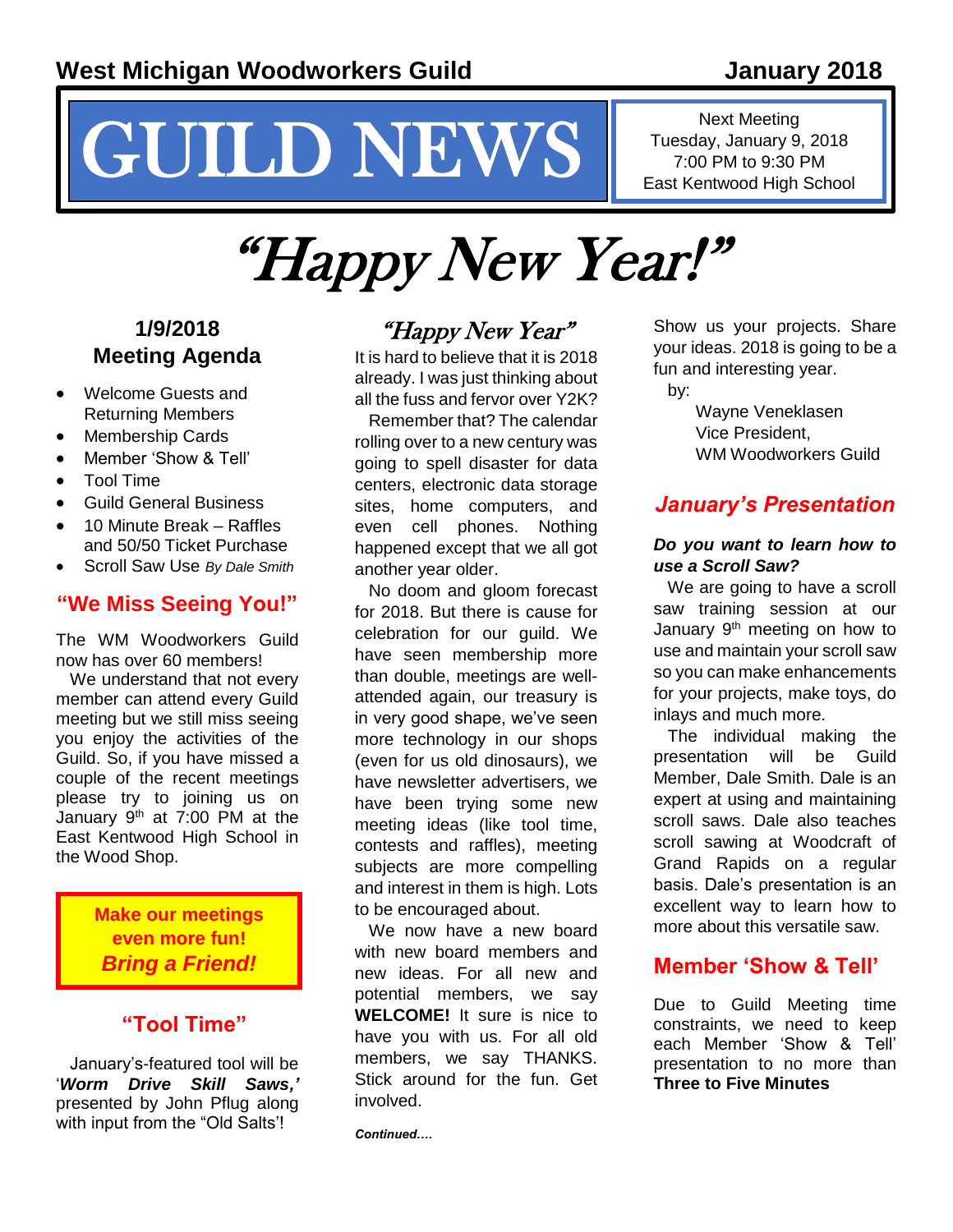### **High Lights of December 2017 Guild Meeting**

#### **The Holiday Pizza Party**

11 Pizzas with 8 slices each and with a variety of toppings. All we had to say was, 'Come and Get Some Pizza', 'If you don't reach - you don't eat!' 'Those who eat the fastest – eat the most!' By the end of the meeting, 40+ woodworkers enjoyed all the pizzas and refreshments we had, except for one 2-liter bottle of Coke!







**Tool Time!** Jim Jakosh talked about using a plunge router. He also describe a special jig he made to plunge router on an angle.

**Jim Jakosh** is truly a special member of the Woodworkers Guild. He willingly shares his vast experience, abilities, and creativity as a woodworker and machinist with anyone who asks him for his help. He spends countless hours mentoring woodworking students at EKHS. In addition, he serves as Secretary on the WM Woodworkers Guild Board. He is the only woodworker I have ever met who tells you his measurements in thousands of an inch!



*Thank You!*



Thank you to all the people who have donated time and items to the Woodworkers Guild in 2017!



#### **'Members Show & Tell'**

(L to R) Steve DeVires displays his latest 1,000+-piece creation, (**A Big Truck!**) and its construction manual. Jim Jakosh talks about a long handled wood and brass Shoe Horn he turns, assembles and sells at area Craft Shows, Doug Scott explain the processes he had to use to make a round Victorian Style foot stool he about to complete. Rob LaFleur (red plaid shirt w/hat) showing the Guild Members a Puzzle Box he made and demonstrated how to open it!



#### **3-D Printing presented by Allen Derusha**

Allen's hobby is the use and application of 3D printing. He described for an hour and a half the different models of low cost 3D printers members could buy. He then described the pros & cons of each. He described what supplies we would need to make items we may like to have. He covered what computer software we needed to use and the learning curve required to learn how to control the printer's movements to make items that are strong in the fastest way. **Thank You Allen for a Great Presentation!**